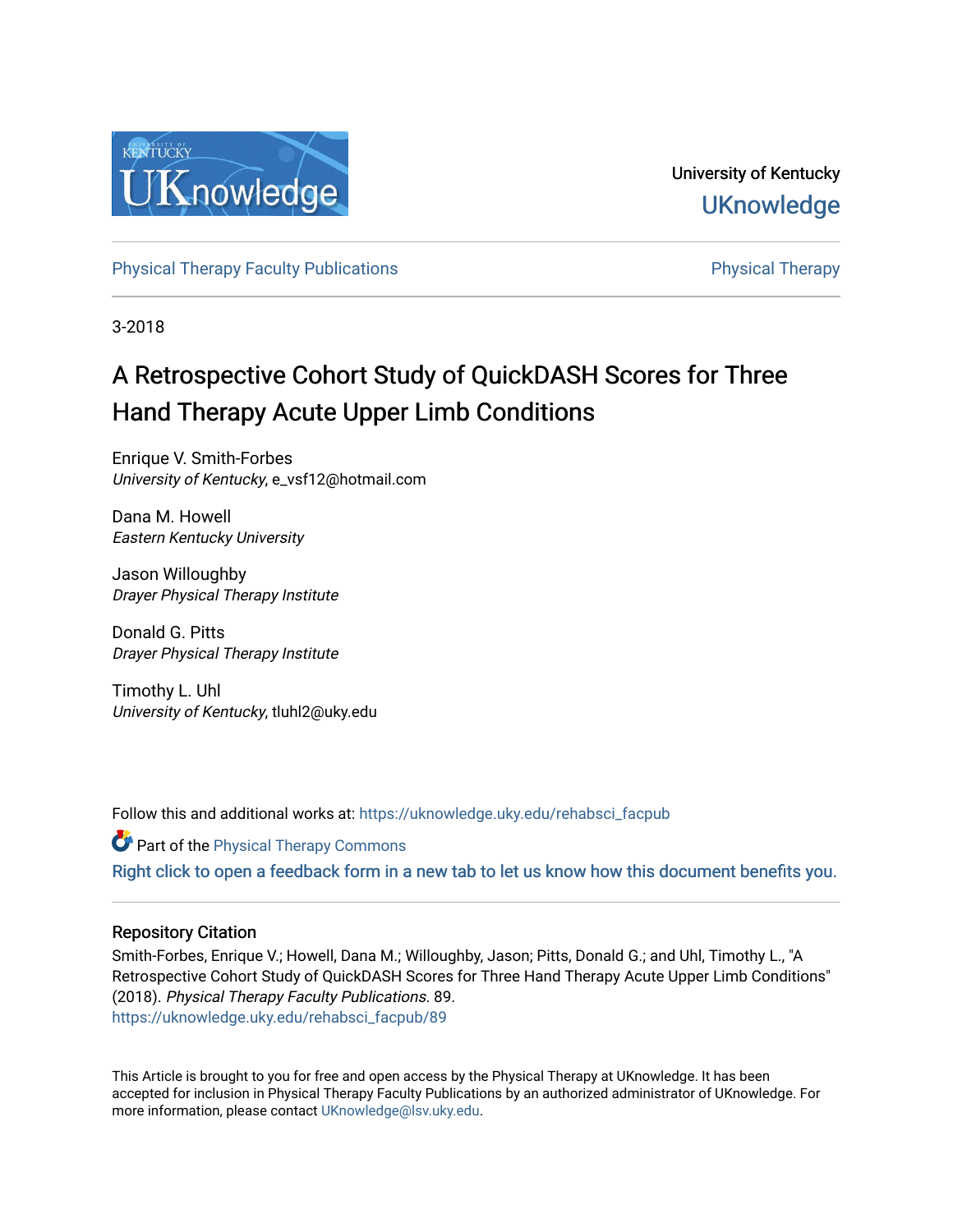# A Retrospective Cohort Study of QuickDASH Scores for Three Hand Therapy Acute Upper Limb Conditions

Digital Object Identifier (DOI) https://doi.org/10.1093/milmed/usx199

# Notes/Citation Information

Published in Military Medicine, v. 183, March/April supplement, p. 522-529.

This work is written by (a) US Government employee(s) and is in the public domain in the US.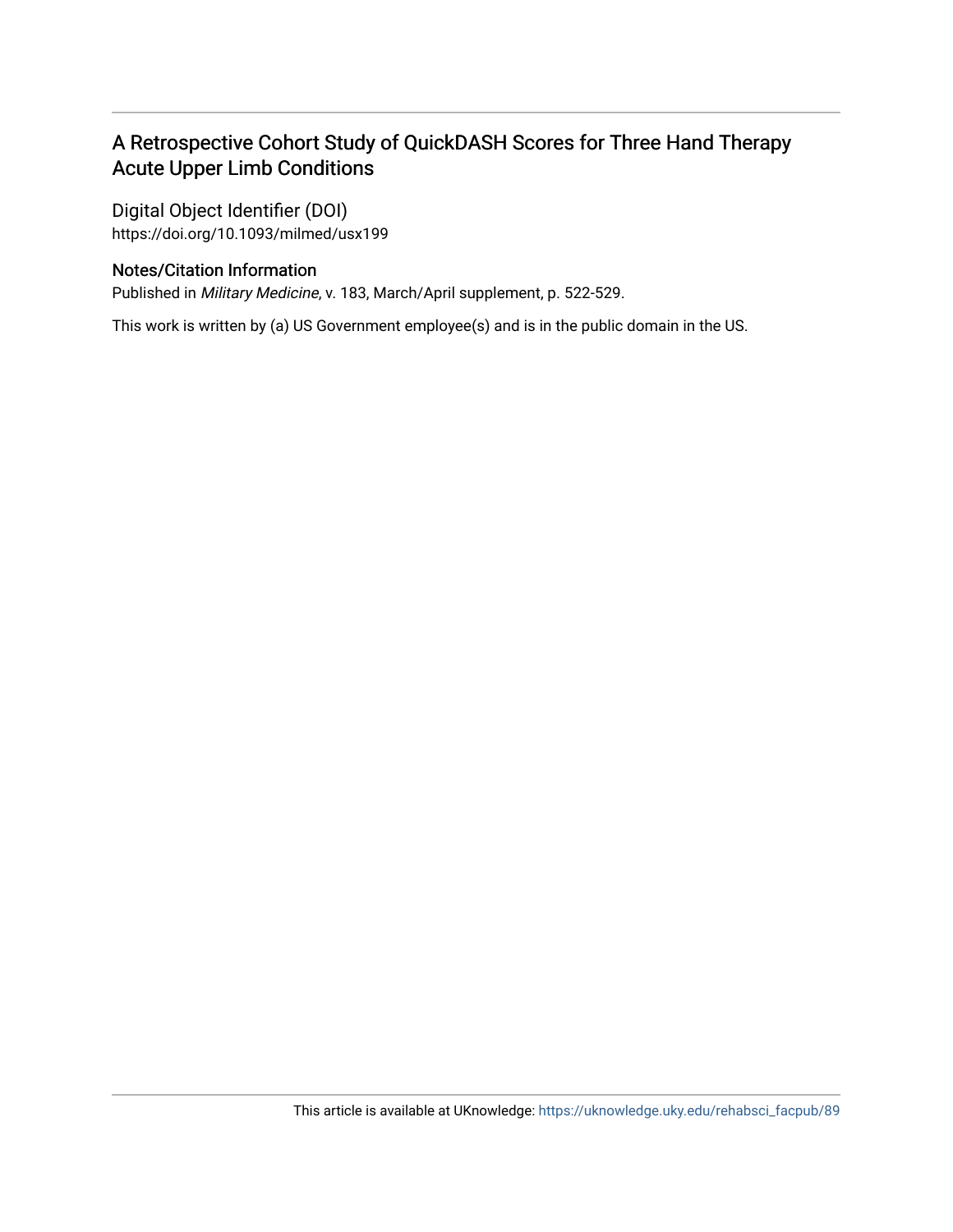# A Retrospective Cohort Study of QuickDASH Scores for Three Hand Therapy Acute Upper Limb Conditions

LTC Enrique V. Smith-Forbes, SP, USA\*†; Dana M. Howell, PhD, OTD, OTR/L‡; Jason Willoughby, MHS, OTR/L, CHT§; Donald G. Pitts, MS, OTR/L, CHT§; Tim L. Uhl, PT, ATC, PhD†

ABSTRACT Introduction: The QuickDASH is a valid and reliable outcome measure widely used to assess the function and pain in arm, shoulder, and hand disabilities. A recent study introduced a QuickDASH 80% cut point test to gauge patients at risk of poor outcomes. However, the utility of this test has not been validated. Purpose: To determine typical QuickDASH scores for three upper limb conditions and to test the sensitivity and specificity of the QuickDASH 80% cut point test in predicting patients at risk of poor outcomes. Methods: This is a retrospective study with a total of 406 patient records for whom QuickDASH scores were examined. The sensitivity and specificity of the QuickDASH 80% cut point test was investigated for three acute upper limb conditions seen in hand therapy: surgical distal radius fracture, nonsurgical lateral epicondylitis, and carpal tunnel release. Results: Typical scores were determined for three upper limb conditions. The QuickDASH 80% cut point test per upper limb condition returned poor sensitivity between 28.57% and 41.67%. Conclusion: The results did not support the QuickDASH 80% cut point test as a predictor of final outcome in these three patient populations. Patients with the worse initial 20% scores were not correctly classified as worse 20% final scores. This study provides summary data from three upper limb conditions to provide clinicians with comparison data to establish goals and educate patients.

#### INTRODUCTION

The current emphasis toward evidence-based medicine calls for clinicians to include the patient's perspective of the effectiveness and efficiency of treatment interventions, in addition to routine objective clinical findings. To accomplish this, outpatient clinics may rely on an outcome measure such as the Disabilities of the Arm, Shoulder, and Hand (DASH). The DASH is a 30-item, region-specific, patient-reported outcome  $(PRO)$  measure<sup>[1](#page-9-0)</sup> that evaluates change in function and symptoms over time in patients with upper limb injuries. The Quick $DASH<sup>2</sup>$  is the shortened version of the DASH, and both forms are widely used in upper limb rehabilitation.<sup>[3](#page-9-0)</sup>

The clinometric and psychometric properties of Quick-DASH have been investigated using Rasch analysis and classical theory.<sup>2,4</sup> A systematic review by Kennedy<sup>5</sup> on 14 studies using the QuickDASH concluded that there is strong evidence

doi: 10.1093/milmed/usx199

Published by Oxford University Press on behalf of the Association of Military Surgeons of the United States 2018. This work is written by (a) US Government employee(s) and is in the public domain in the US.

supporting its reliability and validity. The English version was found to have high internal consistency (Cronbach's  $\alpha$  0.92 and 0.94) in two excellent-quality-rating studies.

The minimal clinical important difference (MCID) for an outcome measure represents the smallest difference in score that patients perceive as beneficial.<sup>6</sup> The MCID for the QuickDASH has been investigated using a combination of upper limb conditions and has been found to be  $(15.91 \text{ and } 19)$ .<sup>7,8</sup> Additionally, the MCID for QuickDASH has been investigated for specific conditions including the shoulder  $(8)$ , nonsurgical lateral epicondylitis  $(15.8)$ ,<sup>[10](#page-9-0)</sup> surgical distal radius fractures  $(25.8)$ ,<sup>10</sup> and carpal tunnel release  $(18.7)$ .<sup>[10](#page-9-0)</sup> These values provide a step toward precisely classifying patient response to treatment.<sup>8</sup> For example, in the case of a patient with distal radius fracture rehabilitation, a reported decrease in QuickDASH scores of 25.8 points or more, from initial evaluation to discharge, would indicate that the patient achieved meaningful functional gains from the rehabilitation treatment.

Recently, a study by Southam $11$  investigated the Quick-DASH scores observed at initial and discharge time points in specific upper limb conditions. This study examined surgical distal radius fracture scores, among other conditions, suggesting a 80% cut point of initial and final scores. The authors based the 80% cut point on the fact that the risk for poor outcomes increases with higher QuickDASH scores, which is indicative of higher disability. However, the utility of these findings have not been further investigated. Our study proposes to use the same methodology to compare QuickDASH scores from surgical distal radius fracture conditions with the results from the Southam study, and add to the literature two new conditions that have not been investigated with this methodology: nonsurgical lateral epicondylitis and carpal tunnel release.

<sup>\*</sup>Graduate Medical Education, Fort Sam Houston Clinic, Bldg 1179, Rm.1A43, 3100 Schofield Rd, Fort Sam Houston, TX 78234.

<sup>†</sup>Department of Rehabilitation Sciences, College of Health Sciences, University of Kentucky, 900 South Limestone, Lexington, KY 40503.

<sup>‡</sup>Department of Occupational Therapy, Eastern Kentucky University, 521 Lancaster Ave, Richmond, KY 40475.

<sup>§</sup>Kentucky Hand & Physical Therapy, Drayer Physical Therapy Institute, 151N Eagle Creek Dr Ste 400, Lexington, KY 40509.

The view(s) expressed herein are those of the author(s) and do not reflect the official policy or position of Brooke Army Medical Center, the U.S. Army Medical Department, the U.S. Army Office of the Surgeon General, the Department of the Army, the Department of Defense, or the U.S. Government.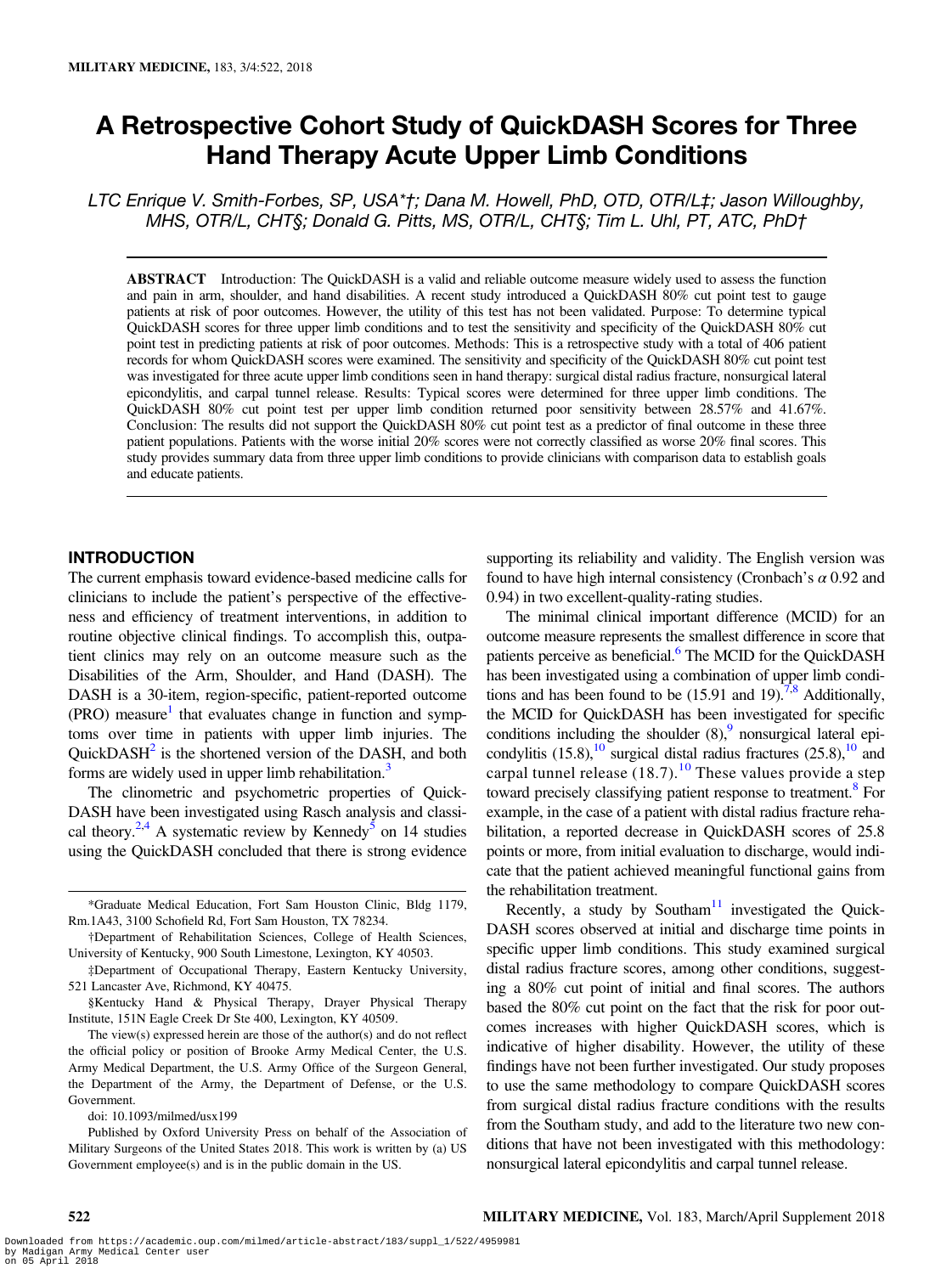The aim of this study is two-fold: first, to determine commonly observed initial and discharge QuickDASH scores and final treatment time points for surgical distal radius fracture, nonsurgical lateral epicondylitis, and carpal tunnel release upper limb conditions. Second, to investigate the 80% cut point score test determined in the Southam study. The findings will enable clinicians to use the scores derived from this study as points of reference to their patients' QuickDASH scores. When these points of reference are in normal range (80% cut point in the frequency distributions of initial and final QuickDASH scores), it will help clinicians gain confidence in expected patient progress. When these points of reference are outside of the normal range (the most affected 20% of participants fall above the 80% cut point), it will allow clinicians to consider further assessment for possible psychosocial or physical comorbidities affecting outcomes.

#### METHODS

#### Design

This retrospective study was derived from a database of patients seen at an outpatient upper limb orthopedic conditions multi-center, over a 4-yr period. The database records consisted of approximately 5,000 patients treated for multiple upper limb conditions. All data in the database were de-identified and transferred by the database manager to a data sheet for study purposes and then provided to the primary investigator for use. The University of Kentucky Institutional Review Boards approved this exempt study. These data were initially published for a study on the QuickDASH MCID for three upper limb conditions $10$  and are now re-analyzed for this study.

#### Inclusion and Exclusion Criteria

The subjects included aged 18–89 yr, who were not missing QuickDASH scores at the initial and final visits. In addition, diagnoses with less of 100 records were excluded based on the above criteria. The three most common diagnoses treated for these facilities were included: surgical distal radius fracture, nonsurgical lateral epicondylitis, and carpal tunnel release.

Demographic Variables and Outcome Measures. The demographic data for this study included age, gender, and duration of treatment from initial evaluation until discharge. The QuickDASH was the primary outcome measure, which was assessed at the beginning and final visits for all records.

#### Assessment

The QuickDASH has 11-item DASH compared with its parent 30-items DASH. It is composed of seven functional and three symptom items. Ten of the 11 items need to be completed for the scores to be valid. Each item is graded on a 5-point Likert scale. The score ranges on a scale of 0–100 points. A lower QuickDASH score indicates lower disability. The two optional scales of the QuickDASH (work and sport/music) are not commonly collected in this clinical practice and therefore were not

part of this study. The QuickDASH takes an average of 2 min to complete, which makes it practical for use in busy clinics.<sup>12</sup>

#### Procedure

The database was reviewed to determine the most commonly treated diagnoses. A screening process was utilized to determine that data were available for all the three conditions at initial and final visits.

#### Data Analysis

The initial data analysis consisted of establishing means, standard deviations (SDs), frequency distributions, and ranges, as indicated of the demographic variables and QuickDASH scores, from each participant from the three acute upper limb conditions.

Following the study by Southam et al, a 80% cut point in the frequency distributions of initial and final QuickDASH scores was then calculated for each condition group so that the least affected 80% of participants fell below the cut point and the most affected 20% of participants (with the worst QuickDASH scores) fell above the 80% cut point. The cut point was estimated based on the area under the normal curve that best fitted the respective frequency distribution of QuickDASH scores and was calculated as:

 $80\%$  cut point = mean QuickDASH score  $+$  (0.8416  $\times$  standard deviation of QuickDASH scores in the respective condition group)

where  $0.8416$  is the z-score associated with the cut point between the lower 80% and the upper 20% of a normal distribution.

The Southam group chose the 80% cut point based on the views of two of their senior authors.<sup>11</sup> They reasoned that the higher the QuickDASH scores, the greater the disability and risk for poor outcome. If a patient fell within the 20% of score associated with the respective condition, this reflected the greatest level of disability and signaled from a risk management perspective a review of the patient's case.

#### Further Analysis

To ascertain how well the 80% cut point theory correctly categorized the level of patient disability from initial evaluation to discharge, we coded patients into two categories at initial evaluation as above or below the 80% cut point. Patients were coded at discharge as above or below 80% cut point to determine how well the initial score predicted final outcome. This was repeated for each upper limb condition. The theory would be supported if those patients who start with high QuickDASH score would still have high QuickDASH score at discharge. To determine the sensitivity and specificity of this method, a two-by-two contingency table was created to calculate sensitivity and specificity (Table [I\)](#page-4-0).

Additionally, we used the initial QuickDASH 80% cut point to divide the final QuickDASH variable into two groups and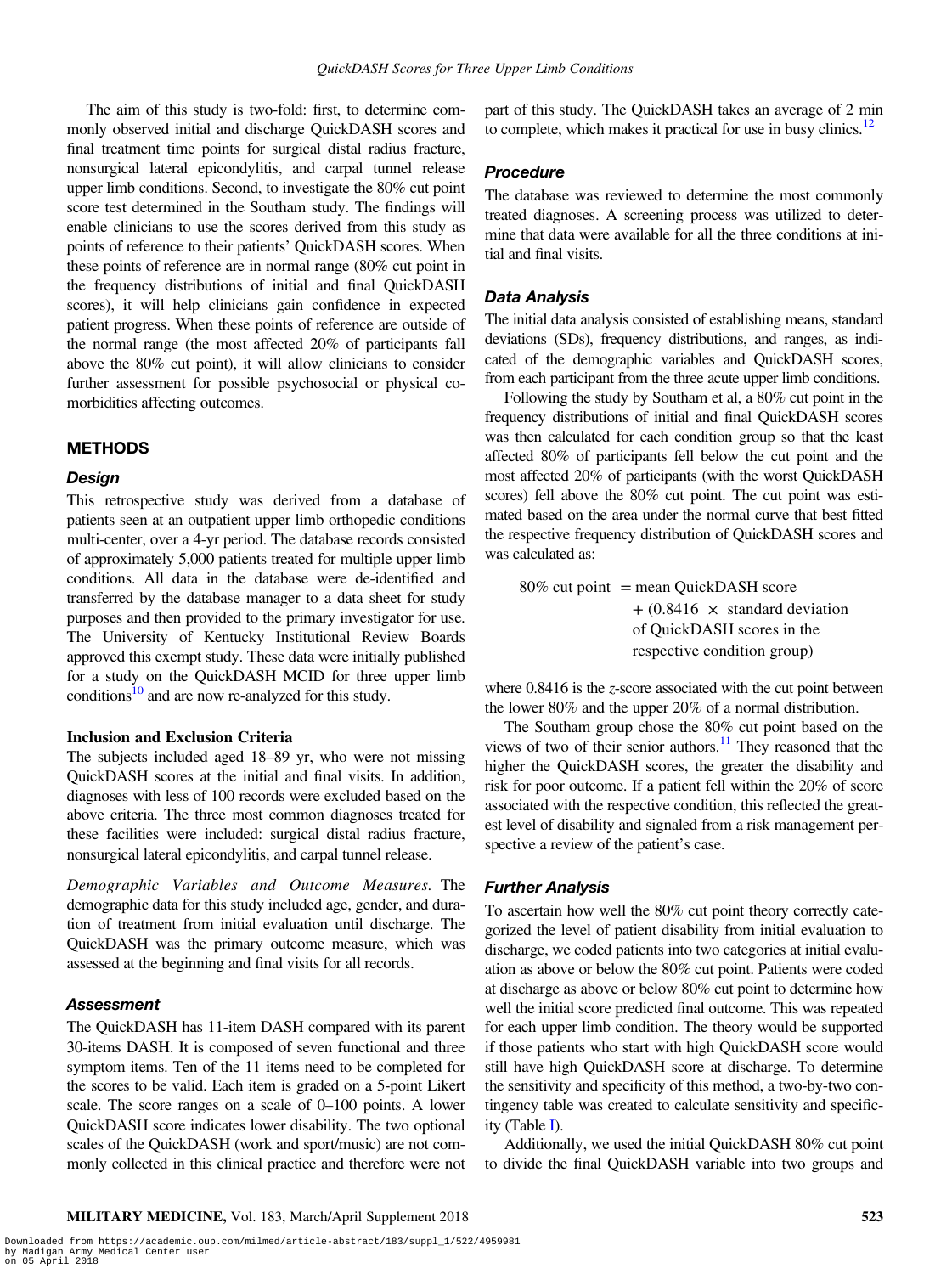<span id="page-4-0"></span>calculate the means in each group. The expectation was for the individuals who scored below the 80% cut point initially to also have lower final scores compared with those who scored high initially.

### RESULTS

#### **Subjects**

A total of 406 records met inclusion criteria for the three diagnoses: surgical distal radius fracture, nonsurgical lateral epicondylitis, and carpal tunnel release. Subject demographical information for each upper limb condition group including ages and gender breakdown are provided in Table II. There were no statistical differences for age comparing the Quick-DASH 80% cut point scores to the worst 20% QuickDASH scores for all the three diagnoses.

The means and SD of initial and final QuickDASH scores, QuickDASH change scores (initial QuickDASH scores minus the final QuickDASH scores), and total days of treatment are provided in Table III. The final QuickDASH dichotomized means by the initial QuickDASH 80% cut point are presented in Table IV. These dichotomized final QuickDASH means represent the means of the final scores based on the initial Quick-DASH 80% cut point scores. The 80% cut points for initial and final QuickDASH scores separating the best 80% of scores from the worst 20% of QuickDASH scores are depicted in Figures [1](#page-5-0)–[3](#page-7-0). For example, the 80% for Figure [1](#page-5-0)A – initial Quick-DASH cut off scores for surgical distal radius fractures – was calculated as: Mean QuickDASH score  $+$  (0.8416  $\times$  standard deviation of QuickDASH scores in that subgroup). This results in  $63 + (0.8416 \times 20.7) = 80.42$ , signifying if the patient's initial QuickDASH score exceeded 80.42, this may be used as an indication for further case review.

The initial and final QuickDASH scores are presented in Figures [1](#page-5-0)–[3](#page-7-0) for each condition group. In each of these figures, the 80% cut point is shown (dotted vertical line), along with the mean (solid line). A superimposed "normal curve" that best fits the distribution appears over the frequency distribution.

The sensitivity and specificity for the 80% cut point test are presented in Table [V](#page-8-0). In general, the sensitivity of the 80% cut

**TABLE I.** Two-by-Two Contingency Tables for 80% Cut Point Sensitivity and Specificity

|                                        | Final QuickDASH >80% Cut Point | Final QuickDASH $\leq 80\%$ Cut Point |
|----------------------------------------|--------------------------------|---------------------------------------|
| Initial QuickDASH $\geq$ 80% cut point |                                |                                       |
| Initial QuickDASH <80% cut point       |                                |                                       |
|                                        | Sensitivity = $A/(A + C)$      | Specificity = $B/(B + D)$             |

| Condition                         | Number of<br>Participants $(\% )$ | Age $(yr)$<br>Mean (Range) | Gender<br>$(F\% : M\%)$ |
|-----------------------------------|-----------------------------------|----------------------------|-------------------------|
| Surgical distal radius fracture   | 151 (37.19)                       | $55(18-84)$                | 27.3:9.9                |
| Nonsurgical lateral epicondylitis | 137(33.73)                        | $46(27-71)$                | 17.5:16.3               |
| Carpal tunnel release             | 118 (29.08)                       | $53(23-85)$                | 19.4:9.6                |
| Total                             | 406(100)                          | $51(18-85)$                | 64.2:35.8               |

#### TABLE II. Descriptive Statistics of the Cohort

F, female; M, male.

|  |  |  | TABLE III. QuickDASH Initial, Final and Change Scores and Total Treatment Days per Condition |
|--|--|--|----------------------------------------------------------------------------------------------|
|--|--|--|----------------------------------------------------------------------------------------------|

| Condition                         | Initial OuickDASH<br>Score; Mean (SD) | Final QuickDASH<br>Score; Mean (SD) | Final OuickDASH<br>Change; Mean (SD) | <b>Total Treatment</b><br>Days; Mean (SD) |
|-----------------------------------|---------------------------------------|-------------------------------------|--------------------------------------|-------------------------------------------|
| Surgical distal radius fracture   | 63(20.7)                              | 15(15.3)                            | 48(21.1)                             | 70(30.1)                                  |
| Nonsurgical lateral epicondylitis | 41(18.8)                              | 14 (12.6)                           | 27(19.2)                             | 74(29.1)                                  |
| Surgical carpal tunnel release    | 56(23.3)                              | 19 (12.9)                           | 37(23.4)                             | 51 (25.9)                                 |

| Condition                         | <b>Initial QuickDASH</b> | <b>Initial QuickDASH</b> | Final Mean (SD) Based | Final Mean (SD) Based |
|-----------------------------------|--------------------------|--------------------------|-----------------------|-----------------------|
|                                   | Score; Above 80%         | Score: Below 80%         | on Initial QuickDASH  | on Initial QuickDASH  |
|                                   | Mean $(SD)$              | Mean $(SD)$              | Above 80% Cut Point   | Below 80% Cut Point   |
| Surgical distal radius fracture   | 87.87 (4.97)             | 54.74 (17.16)            | 23.55 (20.96)         | 12.30(11.80)          |
| Nonsurgical lateral epicondylitis | 70.36 (9.48)             | 34.69 (13.44)            | 21.28 (15.23)         | 12.44 (11.45)         |
| Surgical carpal tunnel release    | 85.63 (6.75)             | 46.30 (18.12)            | 21.63 (13.96)         | 18.32 (12.56)         |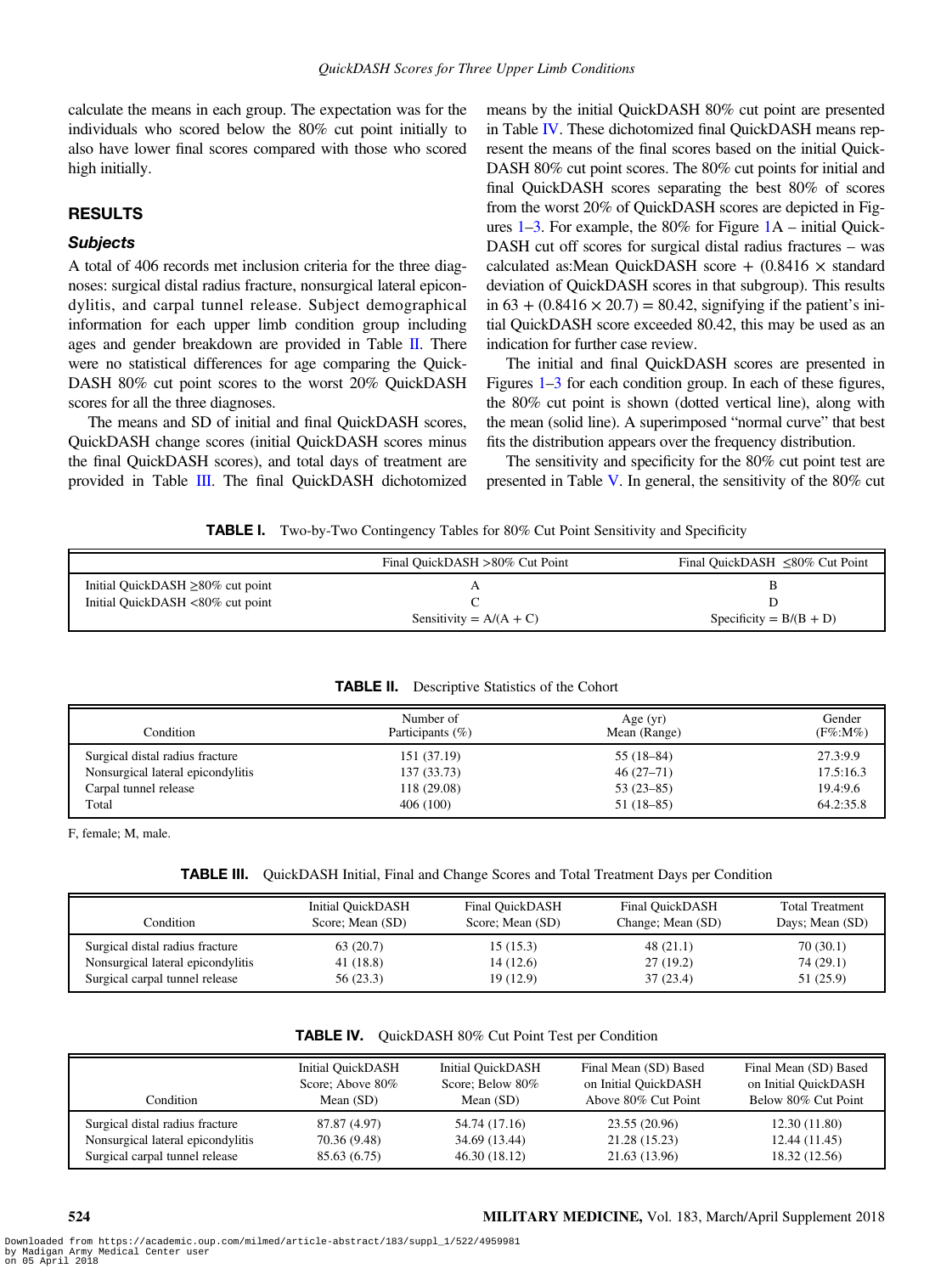<span id="page-5-0"></span>

FIGURE 1. (A) Initial QuickDASH scores for distal surgical radius fractures; mean: 63, SD: 20.7. (B) Final QuickDASH scores for surgical distal radius fractures; mean: 15; SD: 15.3.

point was poor ranging from 28% to 41% across all the three conditions. The specificity was better but still limited ranging from 75% to 87%.

#### **DISCUSSION**

The QuickDASH 80% cut point scores for surgical distal radius fracture found in this study were similar to those found by the Southam<sup>[11](#page-9-0)</sup> group colleagues in their surgical distal radius subgroup. Their study included a 57-subject cohort for surgical distal radius fracture, whereas our study included 151 subjects. Both studies found nearly identical initial and discharge QuickDASH means, suggesting that these scores are representative of the population. In their study, the initial QuickDASH mean (SD) was 62.02 (17.5), whereas our initial mean was 63 (20.7). Their final QuickDASH score was 15.13 (13.94), whereas our score was 15 (15.3).

#### Two Study Comparison of Surgical Distal Radius Fracture 80% Cut Points

The Southam group's initial QuickDASH scores 80% cut point were 76.75, whereas ours was 80.42, a non-statistically significant difference of  $p > 0.05$ . Averaging these results from two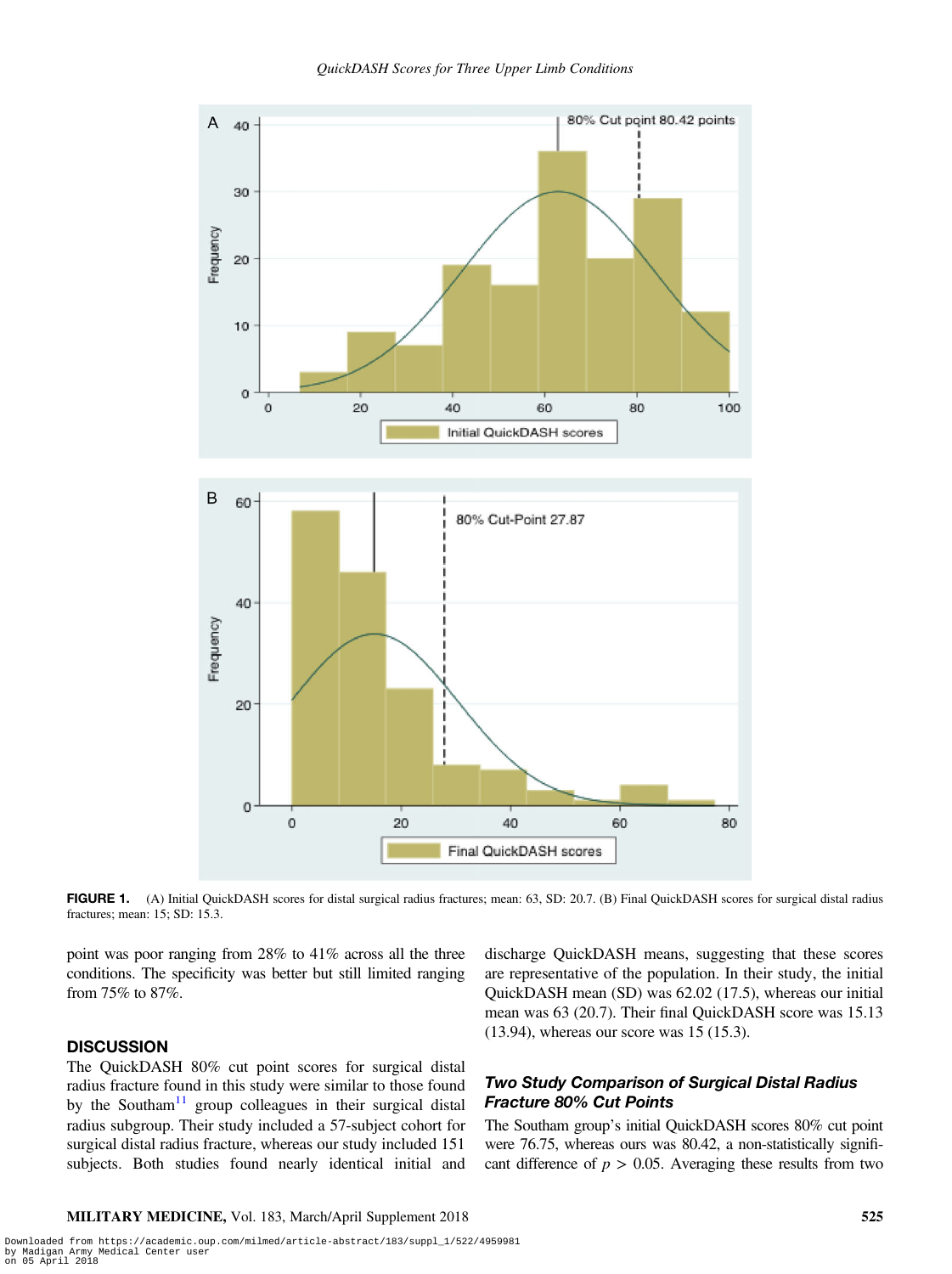

FIGURE 2. (A) Initial QuickDASH scores for nonsurgical lateral epicondylitis; mean: 41, SD: 18.8. (B) Final QuickDASH scores for nonsurgical lateral epicondylitis; mean: 14, SD: 12.6.

different samples provides a more precise cut point of 78.58 points. Their final QuickDASH scores 80% cut point was 26.86 points, whereas ours was 27.87, roughly a 27 points average.

Interestingly enough, these two studies were executed with data from patients on two different continents. It seems in these distinct settings, the model of care; therapist experience and discharge criteria may have not played a role in the rehabilitation outcomes. The similarity in both studies on initial and final QuickDASH means in addition to the proximity of initial and final 80% cut points in both studies for the same upper limb condition suggest the 80% cut point to be a feasible measure to further explore as a gauge to identify patients at risk of having poor rehabilitation outcomes for distal radius fractures.

### Comparing Findings for All Three Conditions in this **Study**

The final QuickDASH score mean for those in the groups above the 80% cut point for all the three conditions we studied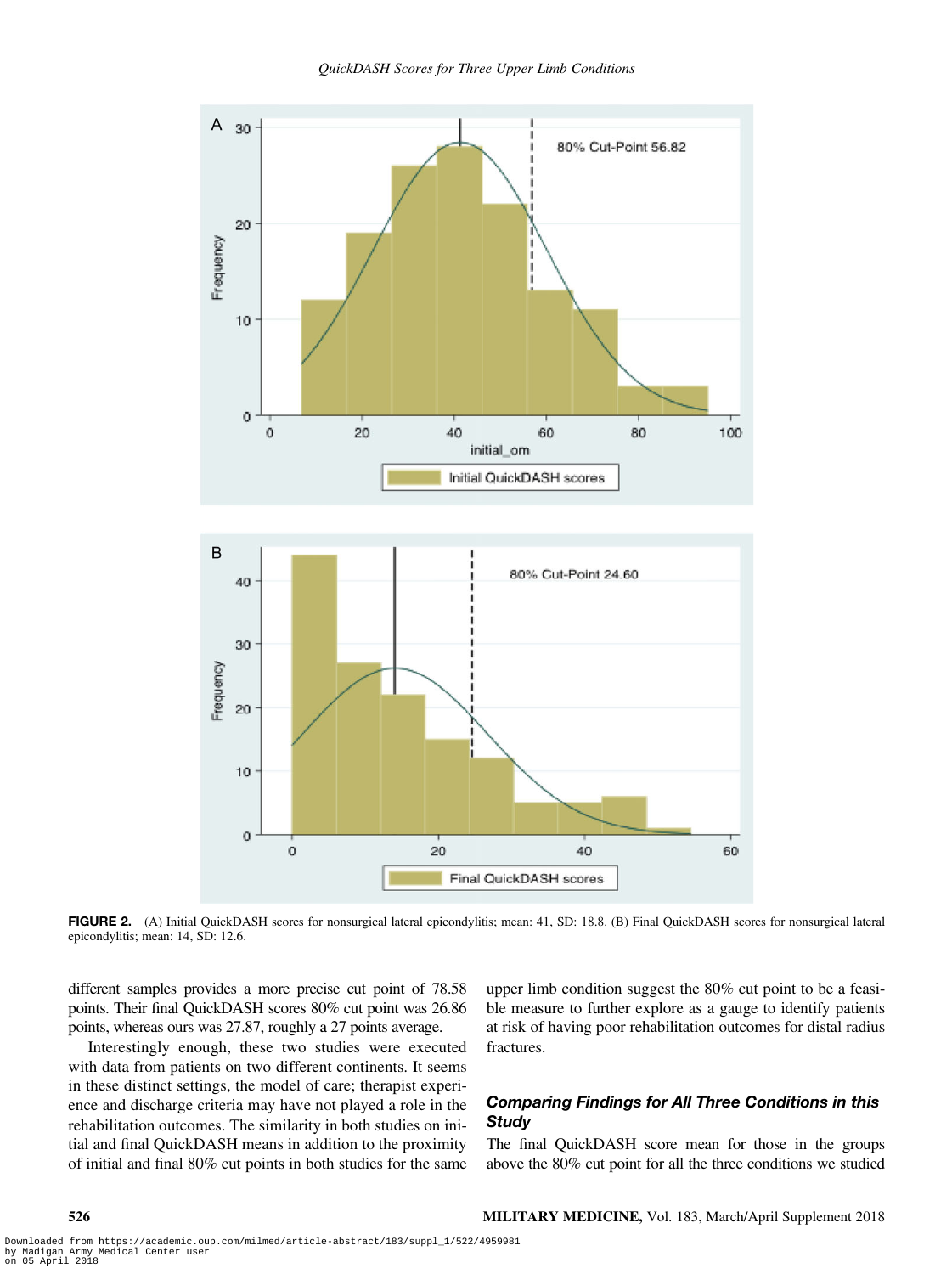<span id="page-7-0"></span>

FIGURE 3. (A) Initial QuickDASH scores for Carpal Tunnel Release; mean: 56, SD: 23.3. (B) Final QuickDASH scores for Carpal Tunnel Release; mean: 19, SD: 12.9.

ranged from 21.63 to 23.55 points. At first glance, it appears that those who started with the 20% worst scores did worse than those who started below the 80% cut point, which had an average of 12.30–11.32 points per condition (Table [IV](#page-4-0)). However, in our further analysis of sensitivity and specificity,

this was not the case. Furthermore, these final QuickDASH score means for all the three diagnoses  $(21.63-23.55)$  of those with the initial 20% worst scores (Table [IV\)](#page-4-0) were just below the anticipated 80% cut point for final QuickDASH scores for all the three diagnoses  $(24.60-29.85)$  (Table [V](#page-8-0)).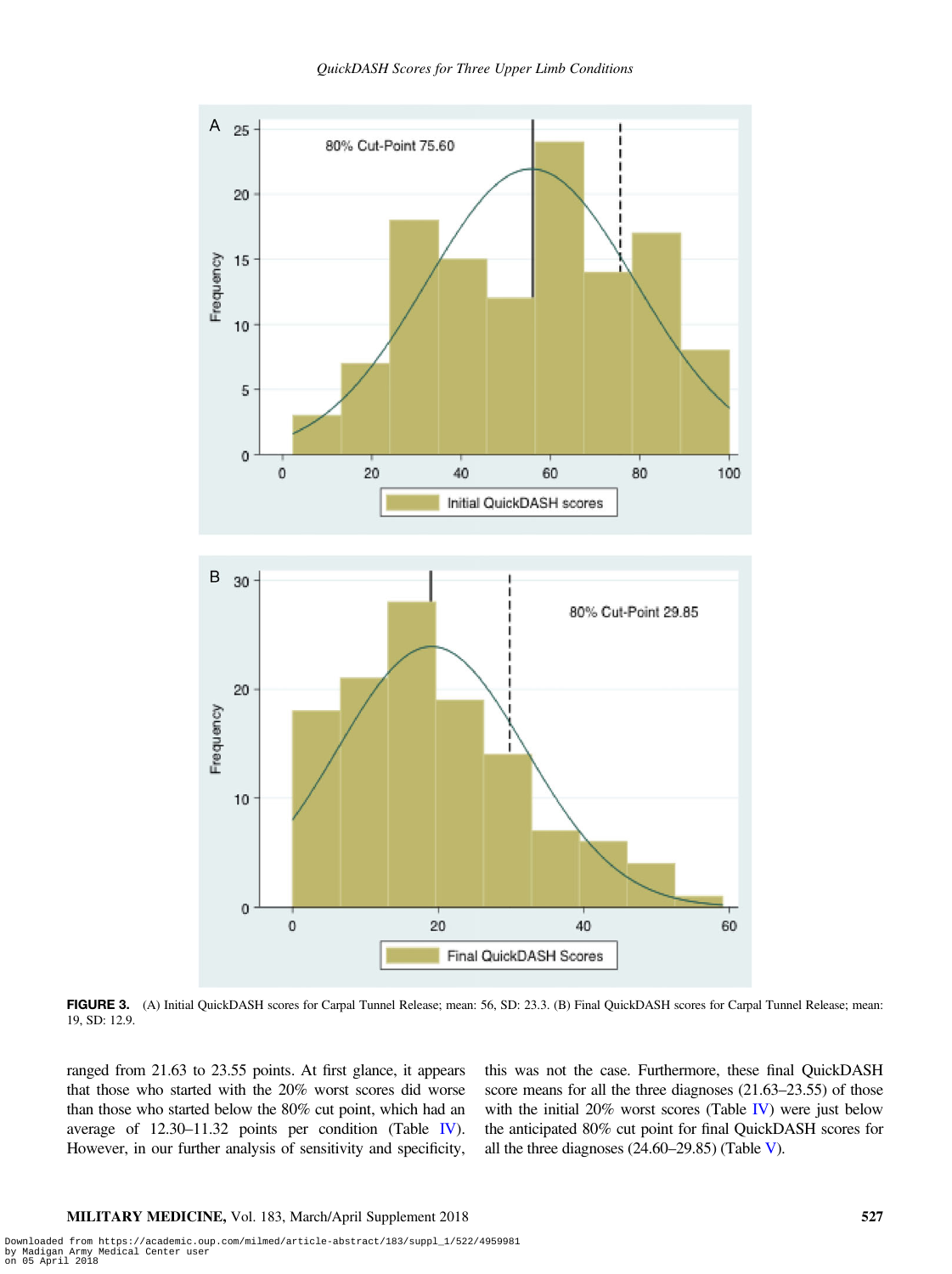| <b>Surgical Distal Radius Fracture</b>   | Final QuickDASH > 27.87 Points | Final QuickDASH $\leq$ 27.87 Points |
|------------------------------------------|--------------------------------|-------------------------------------|
| Initial QuickDASH $\geq$ 80.42 points    | 10                             | 31                                  |
| Initial QuickDASH <80.42 points          | 14                             | 96                                  |
|                                          | Sensitivity 41.67%             | Specificity 75.5%                   |
| <b>Nonsurgical Lateral Epicondylitis</b> | Final QuickDASH >24.60 Points  | Final QuickDASH $\leq$ 24.60 Points |
| Initial QuickDASH $\geq$ 56.86 points    | 12                             | 13                                  |
| Initial QuickDASH <56.86 points          | 17                             | 95                                  |
|                                          | Sensitivity 41.38%             | Specificity 87.96%                  |
| <b>Carpal Tunnel Release</b>             | Final QuickDASH > 29.85 Points | Final QuickDASH $\leq$ 29.85 Points |
| Initial QuickDASH $\geq$ 75.6 points     | 6                              | 22                                  |
| Initial QuickDASH <75.6 points           | 15                             | 75                                  |
|                                          | Sensitivity 28.57%             | Specificity 77.32%                  |

<span id="page-8-0"></span>TABLE V. Results from Two-by-Two Contingency Tables for Sensitivity and Specificity for Surgical Distal Radius Fracture, Nonsurgical Lateral Epicondylitis, and Carpal Tunnel Release Conditions

## Sensitivity and Specificity of the 80% Cut Point Test

We found for all the three conditions' sensitivity to range between 28.57% and 41.67% indicating poor sensitivity for the 80% cut point test (Table V). In other words, in the case of 151 total distal radius fracture patients, of those with their initial QuickDASH scores above the 80% cut point (41 patients), only 10 were correctly classified as having a final QuickDASH score above the 80% cut point (27.87 points). The same findings occurred with our other two upper limb conditions. The 80% cut point test only correctly classified 12 out of 25 patients for nonsurgical lateral epicondylitis and 6 out of 28 for carpal tunnel release. Therefore, at this point, our data indicate the QuickDASH 80% cut point as a poor discriminator of those who will have the 20% worse scores at discharge.

#### Clinical Implications

What can QuickDASH outcomes tell us for surgical distal radius fractures, nonsurgical lateral epicondylitis, and carpal tunnel release? It is important to note that the Southam<sup>11</sup> group found an overall QuickDASH change scores for surgical distal radius fracture at 46.20 (19.75), and we had similar findings for change scores at 48 (21.1). Therefore, we can anticipate patients to gain upon discharge an average of approximately 50 points for surgical distal radius fracture on their QuickDASH scores. Based on our data alone, clinicians can anticipate a change of approximately 40 points for carpal tunnel release and 30 points for lateral epicondylitis. The final QuickDASH score in the Southam group ranged from 8.31 to 17.21; in our study, the final QuickDASH ranged from 14 to 19 points. We can expect on average a final QuickDASH score of approximately 15 points.

In a previous study, we identified the MCID for surgical distal radius fractures at 25.8 points, nonsurgical lateral epicondylitis at 15.8 points, and carpal tunnel release at 18.7 points.<sup>10</sup> Translated this means the patient needs to gain on the QuickDASH at least 25 points for wrist conditions and 15 points for elbow conditions to find our therapeutic interventions beneficial.

#### Strengths and Limitations

Although our data were taken from the United States, in the state of Kentucky, our analysis indicates that the findings are comparable with those as far away as Queensland, Australia. This study is retrospective in nature and without pre-existing controls may have introduced bias.

#### Future Research Directions

The critical utility of the 80% cut point needs to be further validated with prospective studies. It would be interesting to see if other studies replicate our findings. Other cut point values should be considered that would present higher sensitivity to predict those patients who are at risk of having poor QuickDASH outcomes. Future research could include longitudinal follow up on the worst 20% from initial assessment to discharge. There are many other upper extremity conditions not yet investigated. Others have called for the investigation of alternative therapies to include the effects of psychosocial therapies on patient outcomes.

#### **CONCLUSION**

This study sought to determine commonly observed initial and discharge QuickDASH scores and final treatment time points for surgical distal radius fracture, nonsurgical lateral epicondylitis, and carpal tunnel release upper limb conditions. This study found a 80% cut point for initial QuickDASH for surgical distal radius fracture of 80.42 points, which was similar to the surgical distal radius fracture finding of the Southam's group.<sup>11</sup> We additionally established 80% cut point values for surgical lateral epicondylitis 56.82 points and carpal tunnel release 75.60 points. Nevertheless, our data did not support the validity of the 80% cut point test<sup>11</sup> as we had poor sensitivity and individuals were not correctly classified upon discharge for their final QuickDASH score as the worse 20% as expected. This study is a first attempt in cross-validating the critical utility of the 80% cut point proposed by the Southam' group.